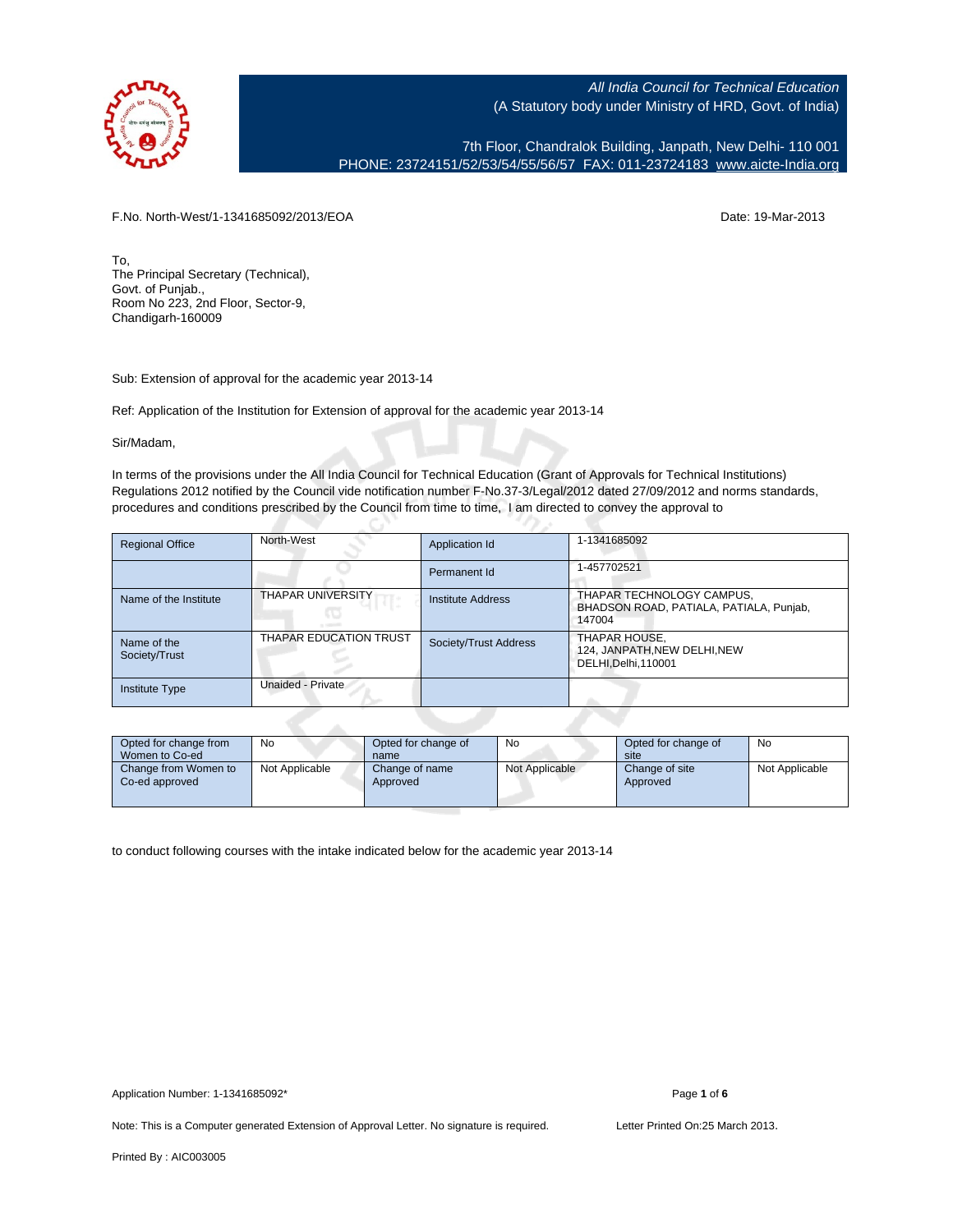7th Floor, Chandralok Building, Janpath, New Delhi- 110 001 PHONE: 23724151/52/53/54/55/56/57 FAX: 011-23724183 [www.aicte-India.org](http://www.aicte-India.org)

| Application Id: 1-1341685092                          |           | Course                              |                                                                                                    | <b>Affiliating Body</b>                   |                                                             |                              |                                     |             | Foreign Collaboration |    |
|-------------------------------------------------------|-----------|-------------------------------------|----------------------------------------------------------------------------------------------------|-------------------------------------------|-------------------------------------------------------------|------------------------------|-------------------------------------|-------------|-----------------------|----|
| Program                                               | Shift     | Level                               | Full/Part Time                                                                                     |                                           | Intake 2012-13                                              | Intake Approved for<br>13-14 | $\overline{\underline{\mathbf{g}}}$ | $rac{O}{P}$ |                       |    |
| <b>ENGINEERING</b><br>AND<br><b>TECHNOLOGY</b>        | 1st Shift | <b>POST</b><br><b>GRADUATE</b>      | CAD/CAM<br><b>ENGINEERING</b>                                                                      | <b>FULL</b><br><b>TIME</b>                | Thapar Institute of<br>Engineering &<br>Technology, Patiala | 30                           | 30                                  | Yes         | No                    | No |
| <b>ENGINEERING</b><br>AND<br><b>TECHNOLOGY</b>        | 1st Shift | <b>POST</b><br><b>GRADUATE</b>      | <b>CHEMICAL</b><br><b>ENGINEERING</b>                                                              | <b>FULL</b><br><b>TIME</b><br><b>Time</b> | Thapar Institute of<br>Engineering &<br>Technology, Patiala | 30                           | 30                                  | Yes         | No                    | No |
| <b>ENGINEERING</b><br><b>AND</b><br><b>TECHNOLOGY</b> | 1st Shift | <b>POST</b><br><b>GRADUATE</b>      | <b>COMPUTER</b><br><b>APPLICATIONS</b>                                                             | <b>FULL</b><br>TIME                       | Thapar Institute of<br>Engineering &<br>Technology, Patiala | 30                           | 30                                  | Yes         | No                    | No |
| <b>ENGINEERING</b><br><b>AND</b><br><b>TECHNOLOGY</b> | 1st Shift | <b>POST</b><br><b>GRADUATE</b><br>œ | <b>COMPUTER</b><br><b>SCIENCE &amp;</b><br><b>ENGINEERING</b>                                      | <b>FULL</b><br><b>TIME</b>                | Thapar Institute of<br>Engineering &<br>Technology, Patiala | 30                           | 30                                  | Yes         | No                    | No |
| <b>ENGINEERING</b><br><b>AND</b><br><b>TECHNOLOGY</b> | 1st Shift | <b>POST</b><br><b>GRADUATE</b>      | <b>ELECTRONICS</b><br>&<br><b>COMMUNICATI</b><br>ON ENGG                                           | <b>FULL</b><br><b>TIME</b>                | Thapar Institute of<br>Engineering &<br>Technology, Patiala | 30                           | 30                                  | Yes         | No                    | No |
| <b>ENGINEERING</b><br>AND<br><b>TECHNOLOGY</b>        | 1st Shift | <b>POST</b><br><b>GRADUATE</b>      | <b>ELECTRONIC</b><br><b>INSTRUMENTA</b><br><b>TION AND</b><br><b>CONTROL</b><br><b>ENGINEERING</b> | <b>FULL</b><br>TIME                       | Thapar Institute of<br>Engineering &<br>Technology, Patiala | 30                           | 30                                  | Yes         | No                    | No |
| <b>ENGINEERING</b><br><b>AND</b><br><b>TECHNOLOGY</b> | 1st Shift | POST<br><b>GRADUATE</b>             | <b>ENVIRONMENT</b><br>AL SCIENCE<br><b>AND</b><br><b>TECHNOLOGY</b>                                | <b>FULL</b><br><b>TIME</b>                | Thapar Institute of<br>Engineering &<br>Technology, Patiala | 30                           | 30                                  | Yes         | No                    | No |
| <b>ENGINEERING</b><br>AND<br><b>TECHNOLOGY</b>        | 1st Shift | <b>POST</b><br><b>GRADUATE</b>      | <b>INFRASTRUCT</b><br>URE<br><b>ENGINEERING</b>                                                    | <b>FULL</b><br><b>TIME</b>                | Thapar Institute of<br>Engineering &<br>Technology, Patiala | 18                           | 18                                  | Yes         | <b>No</b>             | No |
| <b>ENGINEERING</b><br>AND<br><b>TECHNOLOGY</b>        | 1st Shift | POST<br><b>GRADUATE</b>             | <b>METALLURGIC</b><br>AL AND<br><b>MATERIALS</b><br><b>ENGINEERING</b>                             | <b>FULL</b><br><b>TIME</b>                | Thapar Institute of<br>Engineering &<br>Technology, Patiala | 30                           | 30                                  | Yes         | No                    | No |

Application Number: 1-1341685092\* Page **2** of **6**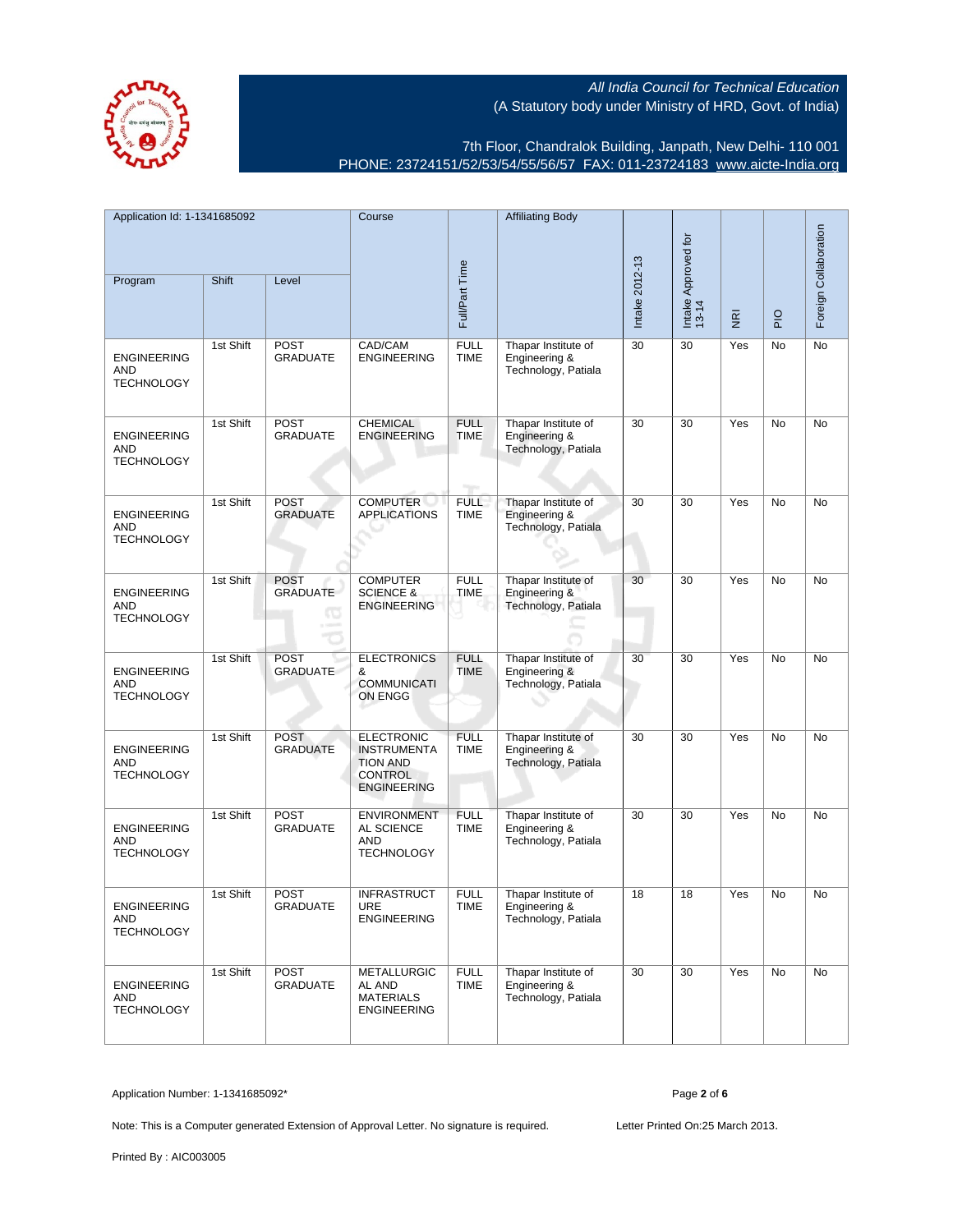(A Statutory body under Ministry of HRD, Govt. of India)



7th Floor, Chandralok Building, Janpath, New Delhi- 110 001 PHONE: 23724151/52/53/54/55/56/57 FAX: 011-23724183 [www.aicte-India.org](http://www.aicte-India.org)

All India Council for Technical Education

| Application Id: 1-1341685092<br>Shift<br>Level<br>Program |           | Course                              |                                         | <b>Affiliating Body</b>                   |                                                             | Intake Approved for<br>13-14 |    |                                     | Foreign Collaboration |           |
|-----------------------------------------------------------|-----------|-------------------------------------|-----------------------------------------|-------------------------------------------|-------------------------------------------------------------|------------------------------|----|-------------------------------------|-----------------------|-----------|
|                                                           |           |                                     |                                         | Full/Part Time                            |                                                             | Intake 2012-13               |    | $\overline{\underline{\mathbf{g}}}$ | <b>PIO</b>            |           |
| <b>ENGINEERING</b><br>AND<br><b>TECHNOLOGY</b>            | 1st Shift | <b>POST</b><br><b>GRADUATE</b>      | <b>POWER</b><br><b>SYSTEMS</b>          | <b>FULL</b><br><b>TIME</b>                | Thapar Institute of<br>Engineering &<br>Technology, Patiala | 30                           | 30 | Yes                                 | No                    | No        |
| <b>ENGINEERING</b><br>AND<br><b>TECHNOLOGY</b>            | 1st Shift | <b>POST</b><br><b>GRADUATE</b>      | <b>PRODUCTION</b><br><b>ENGINEERING</b> | <b>FULL</b><br><b>TIME</b><br><b>Pipe</b> | Thapar Institute of<br>Engineering &<br>Technology, Patiala | 30                           | 30 | Yes                                 | No                    | No        |
| <b>ENGINEERING</b><br>AND<br><b>TECHNOLOGY</b>            | 1st Shift | <b>POST</b><br><b>GRADUATE</b>      | <b>PRODUCTION</b><br><b>ENGINEERING</b> | PART<br>TIME                              | Thapar Institute of<br>Engineering &<br>Technology, Patiala | 30                           | 30 | Yes                                 | No                    | No        |
| <b>ENGINEERING</b><br>AND<br><b>TECHNOLOGY</b>            | 1st Shift | <b>POST</b><br><b>GRADUATE</b><br>œ | SOFTWARE<br><b>ENGINEERING</b>          | <b>FULL</b><br><b>TIME</b>                | Thapar Institute of<br>Engineering &<br>Technology, Patiala | 30                           | 30 | Yes                                 | No                    | No        |
| <b>ENGINEERING</b><br><b>AND</b><br><b>TECHNOLOGY</b>     | 1st Shift | <b>POST</b><br><b>GRADUATE</b>      | <b>STRUCTURAL</b><br><b>ENGINEERING</b> | <b>FULL</b><br><b>TIME</b>                | Thapar Institute of<br>Engineering &<br>Technology, Patiala | 30                           | 30 | Yes                                 | No                    | No        |
| <b>ENGINEERING</b><br>AND<br><b>TECHNOLOGY</b>            | 1st Shift | <b>POST</b><br><b>GRADUATE</b>      | <b>STRUCTURAL</b><br><b>ENGINEERING</b> | <b>PART</b><br>TIME                       | Thapar Institute of<br>Engineering &<br>Technology, Patiala | 30                           | 30 | Yes                                 | <b>No</b>             | <b>No</b> |
| <b>ENGINEERING</b><br>AND<br><b>TECHNOLOGY</b>            | 1st Shift | POST<br><b>GRADUATE</b>             | <b>THERMAL</b><br><b>ENGINEERING</b>    | <b>FULL</b><br><b>TIME</b>                | Thapar Institute of<br>Engineering &<br>Technology, Patiala | 30                           | 30 | Yes                                 | No                    | No        |
| <b>ENGINEERING</b><br>AND<br><b>TECHNOLOGY</b>            | 1st Shift | <b>POST</b><br><b>GRADUATE</b>      | <b>VLSI DESIGN</b>                      | <b>FULL</b><br>TIME                       | Thapar Institute of<br>Engineering &<br>Technology, Patiala | 30                           | 30 | Yes                                 | <b>No</b>             | No        |
| <b>ENGINEERING</b><br>AND<br><b>TECHNOLOGY</b>            | 1st Shift | <b>UNDER</b><br><b>GRADUATE</b>     | <b>BIOTECHNOLO</b><br>GY                | <b>FULL</b><br>TIME                       | Thapar Institute of<br>Engineering &<br>Technology, Patiala | 40                           | 40 | Yes                                 | No                    | No        |

Application Number: 1-1341685092\* Page **3** of **6**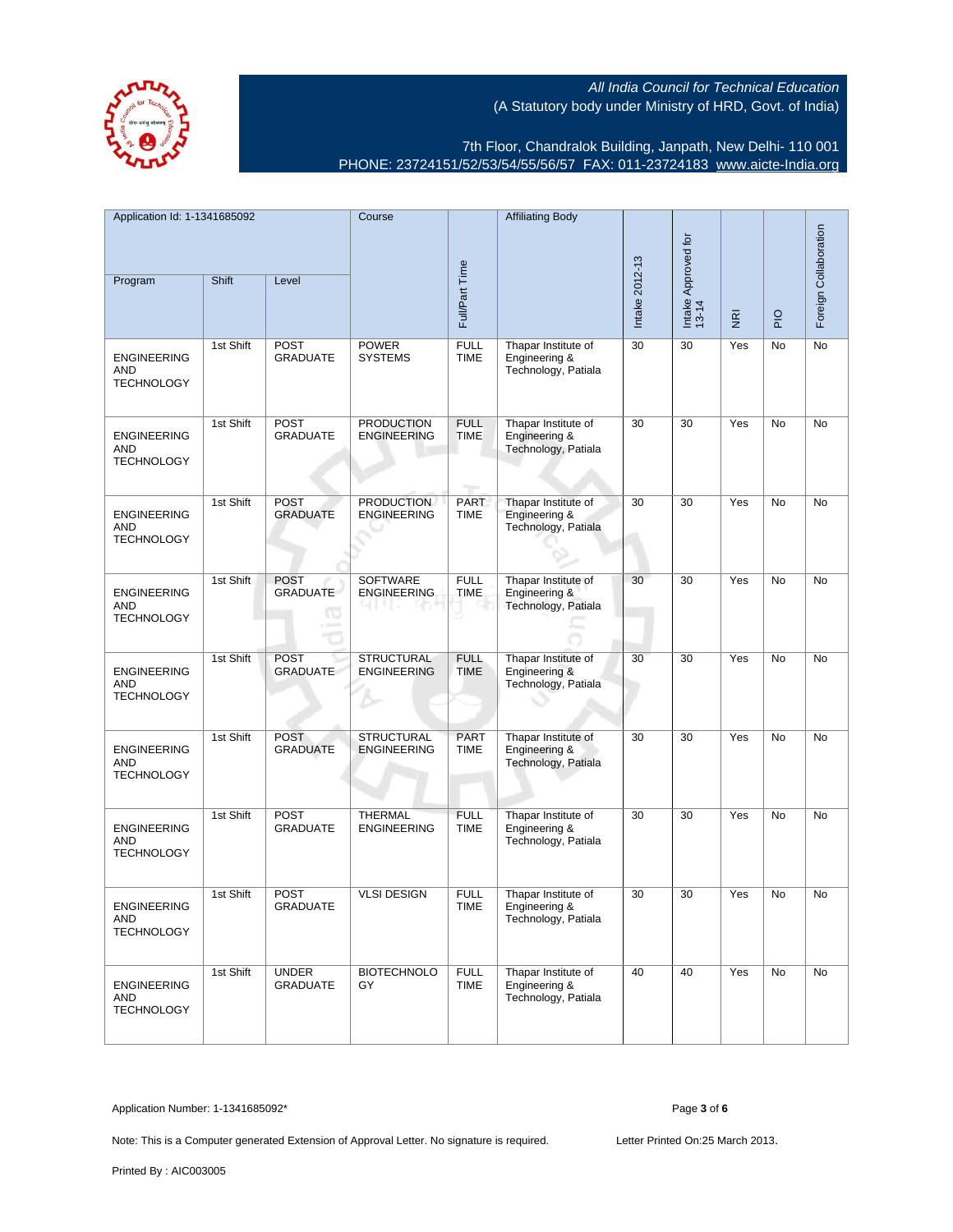7th Floor, Chandralok Building, Janpath, New Delhi- 110 001 PHONE: 23724151/52/53/54/55/56/57 FAX: 011-23724183 [www.aicte-India.org](http://www.aicte-India.org)

| Application Id: 1-1341685092                          |           | Course                                |                                                                   | <b>Affiliating Body</b>    |                                                             |                |                              |                                     |             |                       |
|-------------------------------------------------------|-----------|---------------------------------------|-------------------------------------------------------------------|----------------------------|-------------------------------------------------------------|----------------|------------------------------|-------------------------------------|-------------|-----------------------|
| Program                                               | Shift     | Level                                 |                                                                   | Full/Part Time             |                                                             | Intake 2012-13 | Intake Approved for<br>13-14 | $\overline{\underline{\mathbf{g}}}$ | $rac{O}{P}$ | Foreign Collaboration |
| <b>ENGINEERING</b><br><b>AND</b><br><b>TECHNOLOGY</b> | 1st Shift | <b>UNDER</b><br><b>GRADUATE</b>       | CHEMICAL<br><b>ENGINEERING</b>                                    | <b>FULL</b><br><b>TIME</b> | Thapar Institute of<br>Engineering &<br>Technology, Patiala | 75             | 75                           | Yes                                 | No          | No                    |
| <b>ENGINEERING</b><br>AND<br><b>TECHNOLOGY</b>        | 1st Shift | <b>UNDER</b><br><b>GRADUATE</b>       | <b>CIVIL</b><br><b>ENGINEERING</b>                                | <b>FULL</b><br><b>TIME</b> | Thapar Institute of<br>Engineering &<br>Technology, Patiala | 75             | 75                           | Yes                                 | No          | No                    |
| <b>ENGINEERING</b><br>AND<br><b>TECHNOLOGY</b>        | 1st Shift | <b>UNDER</b><br><b>GRADUATE</b>       | <b>COMPUTER</b><br><b>ENGINEERING</b>                             | <b>FULL</b><br><b>TIME</b> | Thapar Institute of<br>Engineering &<br>Technology, Patiala | 110            | 110                          | Yes                                 | No          | No                    |
| <b>ENGINEERING</b><br>AND<br><b>TECHNOLOGY</b>        | 1st Shift | <b>UNDER</b><br><b>GRADUATE</b><br>90 | <b>ELECTRICAL</b><br><b>ENGINEERING</b>                           | <b>FULL</b><br><b>TIME</b> | Thapar Institute of<br>Engineering &<br>Technology, Patiala | 75             | 75                           | Yes                                 | <b>No</b>   | No                    |
| <b>ENGINEERING</b><br>AND<br><b>TECHNOLOGY</b>        | 1st Shift | <b>UNDER</b><br><b>GRADUATE</b>       | <b>ELECTRONICS</b><br><b>INSTRUMENT</b><br>& CONTROL              | <b>FULL</b><br><b>TIME</b> | Thapar Institute of<br>Engineering &<br>Technology, Patiala | 75             | 75                           | Yes                                 | No          | No                    |
| <b>ENGINEERING</b><br><b>AND</b><br><b>TECHNOLOGY</b> | 1st Shift | <b>UNDER</b><br><b>GRADUATE</b>       | <b>ELECTRONICS</b><br>&<br><b>COMMUNICATI</b><br>ON ENGG          | <b>FULL</b><br><b>TIME</b> | Thapar Institute of<br>Engineering &<br>Technology, Patiala | 110            | 110                          | Yes                                 | No          | No                    |
| <b>ENGINEERING</b><br><b>AND</b><br><b>TECHNOLOGY</b> | 1st Shift | <b>UNDER</b><br><b>GRADUATE</b>       | <b>INDUSTRIAL</b><br><b>ENGINEERING</b>                           | <b>FULL</b><br><b>TIME</b> | Thapar Institute of<br>Engineering &<br>Technology, Patiala | 30             | 30                           | Yes                                 | No          | No                    |
| <b>ENGINEERING</b><br>AND<br><b>TECHNOLOGY</b>        | 1st Shift | <b>UNDER</b><br><b>GRADUATE</b>       | <b>MECHANICAL</b><br><b>ENGINEERING</b>                           | <b>FULL</b><br><b>TIME</b> | Thapar Institute of<br>Engineering &<br>Technology, Patiala | 110            | 110                          | Yes                                 | No          | No                    |
| <b>MANAGEMENT</b>                                     | 1st Shift | <b>POST</b><br><b>GRADUATE</b>        | <b>MASTERS IN</b><br><b>BUSINESS</b><br><b>ADMINISTRATI</b><br>ON | <b>FULL</b><br><b>TIME</b> | Thapar Institute of<br>Engineering &<br>Technology, Patiala | 200            | 200                          | Yes                                 | <b>No</b>   | No                    |

Application Number: 1-1341685092\* Page **4** of **6**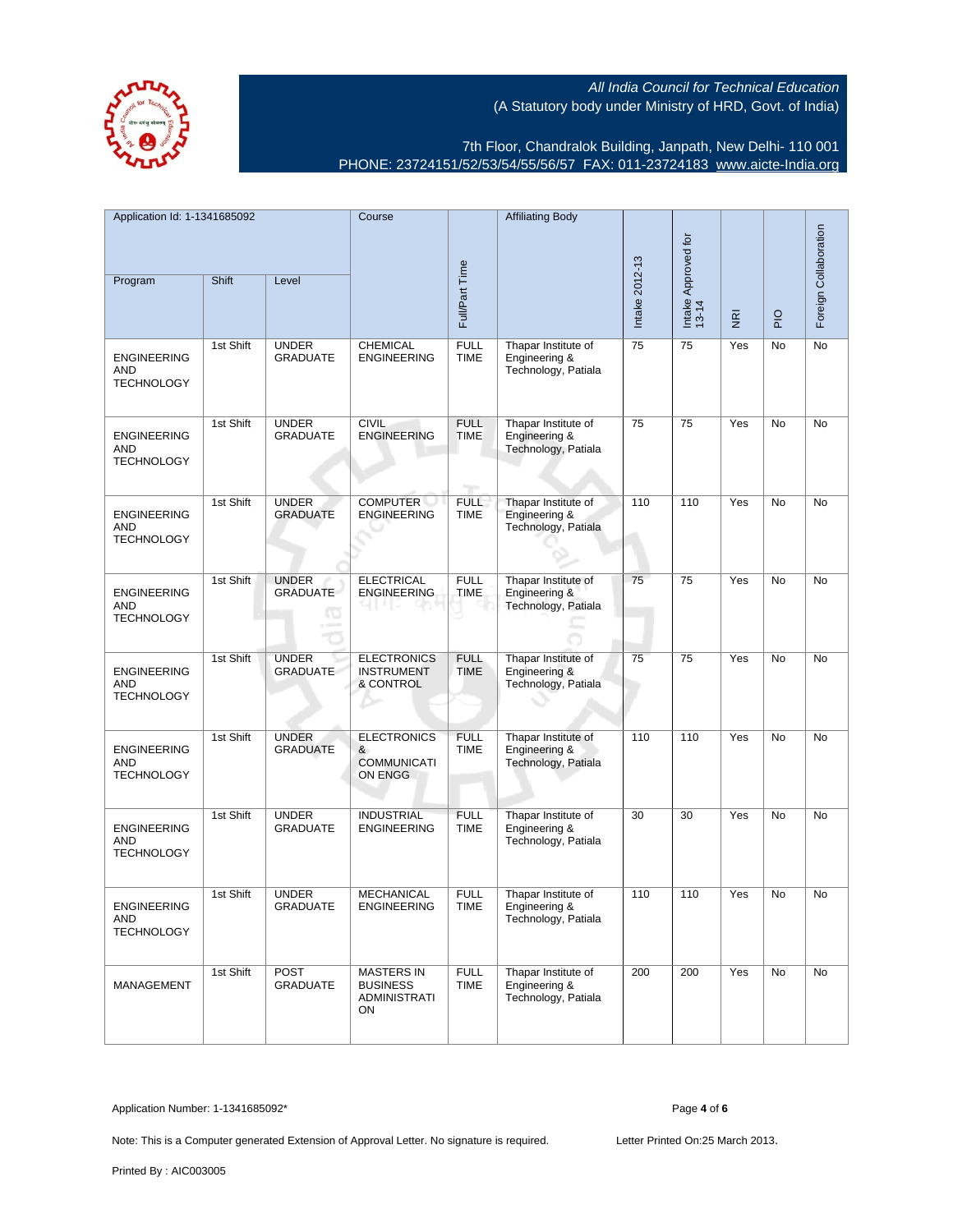7th Floor, Chandralok Building, Janpath, New Delhi- 110 001 PHONE: 23724151/52/53/54/55/56/57 FAX: 011-23724183 [www.aicte-India.org](http://www.aicte-India.org)

| Application Id: 1-1341685092<br>Shift<br>Program<br>Level |           | Course                         | Full/Part Time                                                    | <b>Affiliating Body</b>    | 2012-13                                                     | Approved for |                 |                | Foreign Collaboration |           |
|-----------------------------------------------------------|-----------|--------------------------------|-------------------------------------------------------------------|----------------------------|-------------------------------------------------------------|--------------|-----------------|----------------|-----------------------|-----------|
|                                                           |           |                                |                                                                   |                            |                                                             | Intake       | Intake<br>13-14 | $\overline{g}$ | $rac{O}{P}$           |           |
| <b>MANAGEMENT</b>                                         | 1st Shift | <b>POST</b><br><b>GRADUATE</b> | <b>MASTERS IN</b><br><b>BUSINESS</b><br><b>ADMINISTRATI</b><br>ON | <b>FULL</b><br><b>TIME</b> | Thapar Institute of<br>Engineering &<br>Technology, Patiala | 40           | 40              | Yes            | No                    | <b>No</b> |
| <b>MCA</b>                                                | 1st Shift | POST<br><b>GRADUATE</b>        | <b>MASTERS IN</b><br><b>COMPUTER</b><br><b>APPLICATIONS</b>       | <b>FULL</b><br><b>TIME</b> | Thapar Institute of<br>Engineering &<br>Technology, Patiala | 120          | 120             | Yes            | No                    | No        |

• Validity of the course details may be verified at www.aicte-india.org>departments>approvals

The above mentioned approval is subject to the condition that THAPAR UNIVERSITY shall follow and adhere to the Regulations, guidelines and directions issued by AICTE from time to time and the undertaking / affidavit given by the institution along with the application submitted by the institution on portal.

In case of any differences in content in this Computer generated Extension of Approval Letter, the content/information as approved by the Executive Council / General Council as available on the record of AICTE shall be final and binding.

Strict compliance of Anti-Ragging Regulation:- Approval is subject to strict compliance of provisions made in AICTE Regulation notified vide F. No. 37-3/Legal/AICTE/2009 dated July 1, 2009 for Prevention and Prohibition of Ragging in Technical Institutions. In case Institution fails to take adequate steps to Prevent Ragging or fails to act in accordance with AICTE Regulation or fails to punish perpetrators or incidents of Ragging, it will be liable to take any action as defined under clause 9(4) of the said Regulation.

**(Dr. Kuncheria P. Isaac)**

Member Secretary, AICTE

Copy to:

- **1. The Regional Officer,** All India Council for Technical Education Plot No. 1310, Sector 42-B Chandigarh-160 036
- **2. The Director Of Technical Education,** Punjab
- **3. The Registrar,**

Application Number: 1-1341685092\* Page **5** of **6**